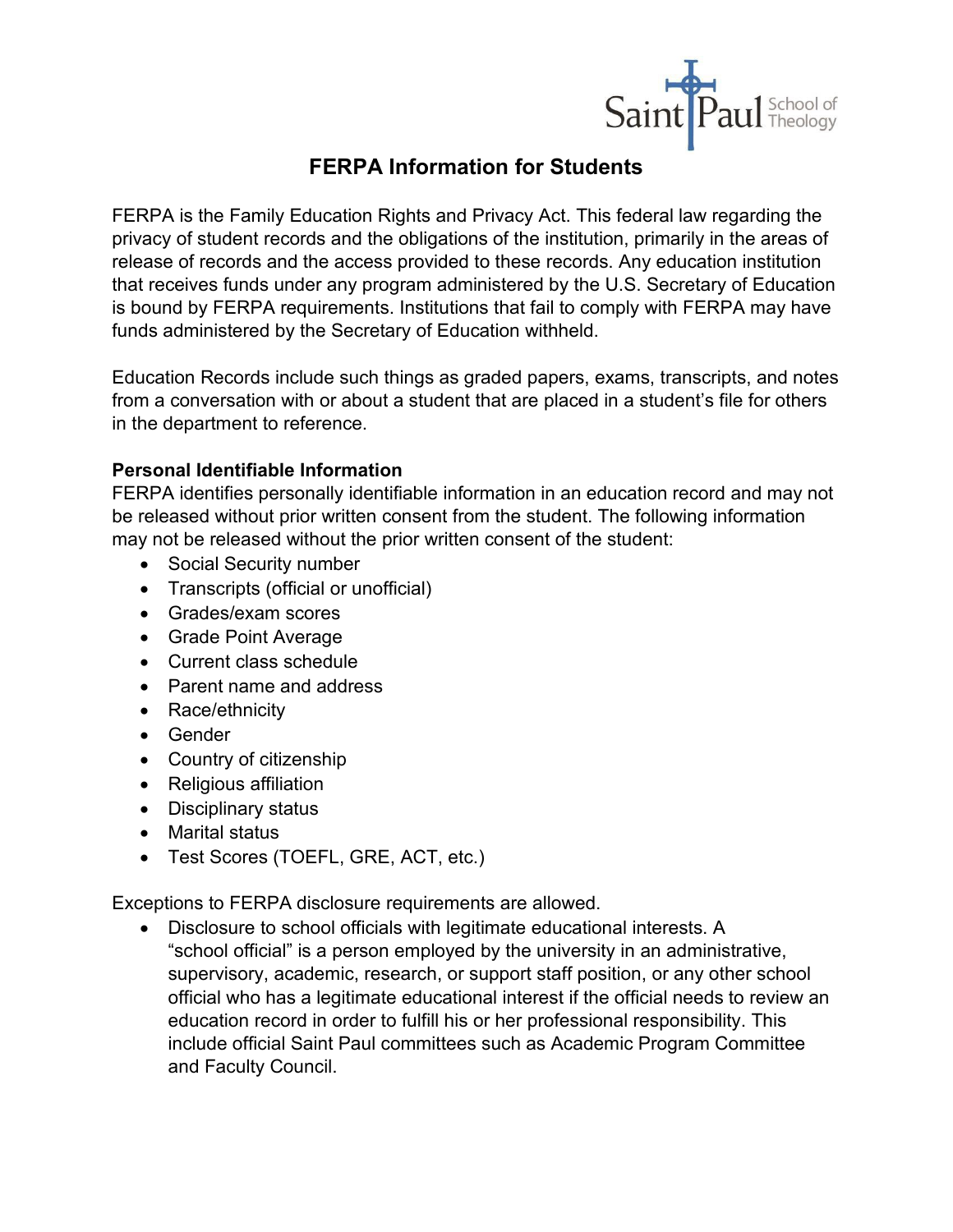

- To appropriate individuals where disclosure is in connection with a health or safety emergency and knowledge of such information is necessary to protect the health and safety of the student or other individuals.
- To parents if the student is a dependent for tax purposes.

## **Directory information**

Directory information is information contained in the education records of a student that would not generally be considered harmful or an invasion of privacy if disclosed. Typically, "directory information" includes information such as name, address, telephone listing, date and place of birth, participation in officially recognized activities and sports, and dates of attendance. A school may disclose "directory information" to third parties without consent if it has given public notice of the types of information which it has designated as "directory information," the parent's or eligible student's right to restrict the disclosure of such information, and the period of time within which a parent or eligible student has to notify the school in writing that he or she does not want any or all of those types of information designated as "directory information." 34 CFR § 99.3 and 34 CFR § 99.37. Saint Paul will release Directory information without the prior consent of the student if the student has signed the Consent to do Business Agreement or notifies the Registrar in writing prior to or within 24 hours of receiving the request. Directory information includes:

- Student name
- Field of Study
- Dates of attendance

## **Student Rights**

- 1. The right to inspect and review their education records within 45 days of the day the university receives a request for access. Students should submit to the University Registrar written requests that identify the record(s) they wish to inspect. The University Registrar will make arrangements for access and notify the student of the time and place where the records may be inspected. If the University Registrar does not maintain the records, the student will be directed to the university official to whom the request should be addressed.
- 2. The right to request the amendment of any part of their education records that a student believes is inaccurate or misleading. Students who wish to request an amendment to their educational record should write the university official responsible for the record, clearly identify the part of the record they want to be changed, and specify why it is inaccurate or misleading. If the university decides not to amend the record as requested by the student, the student will be notified of the decision and advised of his or her right to a hearing.